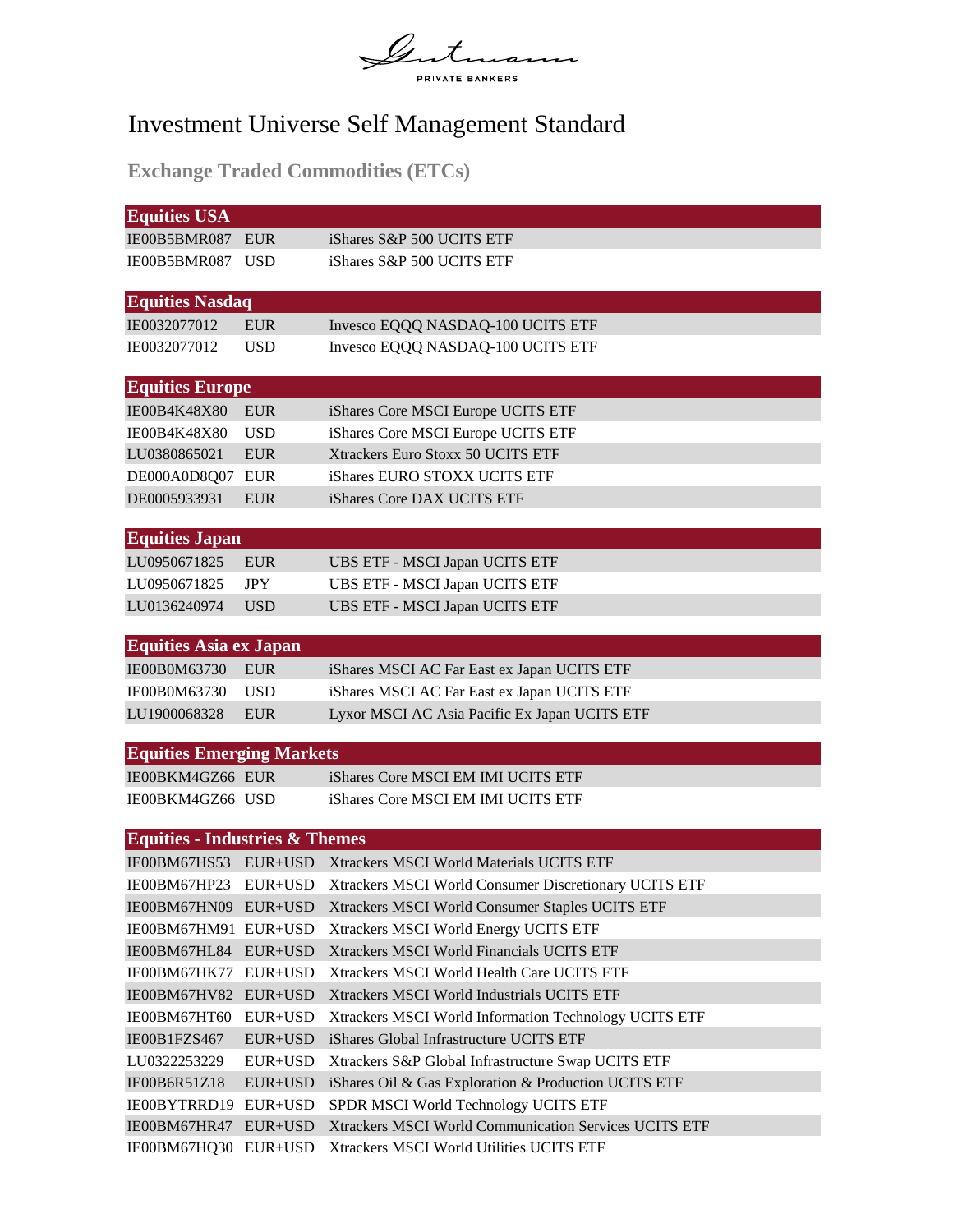# Gutnam

## Investment Universe Self Management Standard

| <b>Equities Short / Inverse</b>             |             |                                                                     |  |  |  |  |
|---------------------------------------------|-------------|---------------------------------------------------------------------|--|--|--|--|
| LU0292106753                                | <b>EUR</b>  | Xtrackers Euro Stoxx 50 Short Daily Swap UCITS ETF                  |  |  |  |  |
| FR0010424143                                | <b>EUR</b>  | Lyxor EURO STOXX 50 Daily (-2x) Inverse UCITS ETF                   |  |  |  |  |
| LU0322251520                                | <b>EUR</b>  | Xtrackers S&P 500 Inverse Daily Swap ETF                            |  |  |  |  |
| LU1327051279                                | <b>EUR</b>  | Lyxor S&P 500 Daily (-2x) Inverse UCITS ETF                         |  |  |  |  |
|                                             |             |                                                                     |  |  |  |  |
| <b>Bonds Aggregate</b>                      |             |                                                                     |  |  |  |  |
| IE00B3S5XW04                                | EUR         | SPDR Bloomberg Barclays Euro Government Bond UCITS ETF              |  |  |  |  |
| IE00B44CGS96                                | <b>USD</b>  | iShares US Aggregate Bond UCITS ETF                                 |  |  |  |  |
| <b>Government Bonds</b>                     |             |                                                                     |  |  |  |  |
| IE00B4WXJJ64                                | <b>EUR</b>  | iShares Core € Govt Bond UCITS ETF                                  |  |  |  |  |
| IE00B44CND37                                | <b>USD</b>  | SPDR Bloomberg Barclays U.S. Treasury Bond UCITS ETF                |  |  |  |  |
|                                             |             |                                                                     |  |  |  |  |
| <b>Corporate Bonds</b>                      |             |                                                                     |  |  |  |  |
| IE00B3F81R35                                | <b>EUR</b>  | iShares Core $\epsilon$ Corp Bond UCITS ETF                         |  |  |  |  |
| IE0032895942                                | <b>USD</b>  | iShares \$ Corp Bond UCITS ETF                                      |  |  |  |  |
|                                             |             | <b>Government Bonds - mid to long maturities</b>                    |  |  |  |  |
| IE00B3VTML14 EUR                            |             | iShares € Govt Bond 3-7yr UCITS ETF                                 |  |  |  |  |
| IE00B1FZS806                                | <b>EUR</b>  | iShares $\epsilon$ Govt Bond 7-10yr UCITS ETF                       |  |  |  |  |
| IE00B3VWN393 USD                            |             | iShares \$ Treasury Bond 3-7yr UCITS ETF                            |  |  |  |  |
| IE00B1FZS798                                | <b>USD</b>  | iShares \$ Treasury Bond 7-10yr UCITS ETF                           |  |  |  |  |
| LU1407890620                                | <b>USD</b>  | Lyxor Core US Treasury 10+Y (DR) UCITS ETF                          |  |  |  |  |
| IE00BSKRJZ44                                | <b>USD</b>  | iShares \$ Treasury Bond 20+yr UCITS ETF                            |  |  |  |  |
| <b>Government Bonds - short maturities</b>  |             |                                                                     |  |  |  |  |
| IE00B14X4Q57                                | <b>EUR</b>  | iShares € Govt Bond 1-3yr UCITS ETF                                 |  |  |  |  |
| IE00B14X4S71                                | <b>USD</b>  | iShares \$ Treasury Bond 1-3yr UCITS ETF                            |  |  |  |  |
| DE000A0Q4RZ9                                | <b>EUR</b>  | iShares eb.rexx® Government Germany 0-1yr UCITS ETF                 |  |  |  |  |
| IE00B3FH7618                                | <b>EUR</b>  | iShares € Govt Bond 0-1yr UCITS ETF                                 |  |  |  |  |
| FR0010510800                                | ${\rm EUR}$ | Lyxor Euro Overnight Return UCITS ETF                               |  |  |  |  |
| IE00BGSF1X88                                | <b>USD</b>  | iShares \$ Treasury Bond 0-1yr UCITS ETF                            |  |  |  |  |
|                                             |             |                                                                     |  |  |  |  |
| <b>High Yield Bonds</b><br>IE00BYXYYL56 USD |             | iShares \$ High Yield Corp Bond UCITS ETF                           |  |  |  |  |
| IE00BVZ6SQ11                                | <b>USD</b>  | PIMCO Short-Term High Yield Corporate Bond Index Source UCITS ETF   |  |  |  |  |
| IE00BF3N7094                                | <b>EUR</b>  | iShares € High Yield Corp Bond UCITS ETF                            |  |  |  |  |
|                                             |             |                                                                     |  |  |  |  |
| <b>Emerging Markets Bonds</b>               |             |                                                                     |  |  |  |  |
| IE00BJ5JPH63                                | <b>EUR</b>  | iShares J.P. Morgan \$ EM Bond UCITS ETF                            |  |  |  |  |
| LU1324516308                                | <b>EUR</b>  | UBS ETF Bloomberg Barclays USD Emerging Markets Sovereign UCITS ETF |  |  |  |  |
| IE00BYXYYK40 USD                            |             | iShares J.P. Morgan \$ EM Bond UCITS ETF                            |  |  |  |  |
| LU1324517454                                | <b>USD</b>  | UBS ETF Bloomberg Barclays USD Emerging Markets Sovereign UCITS ETF |  |  |  |  |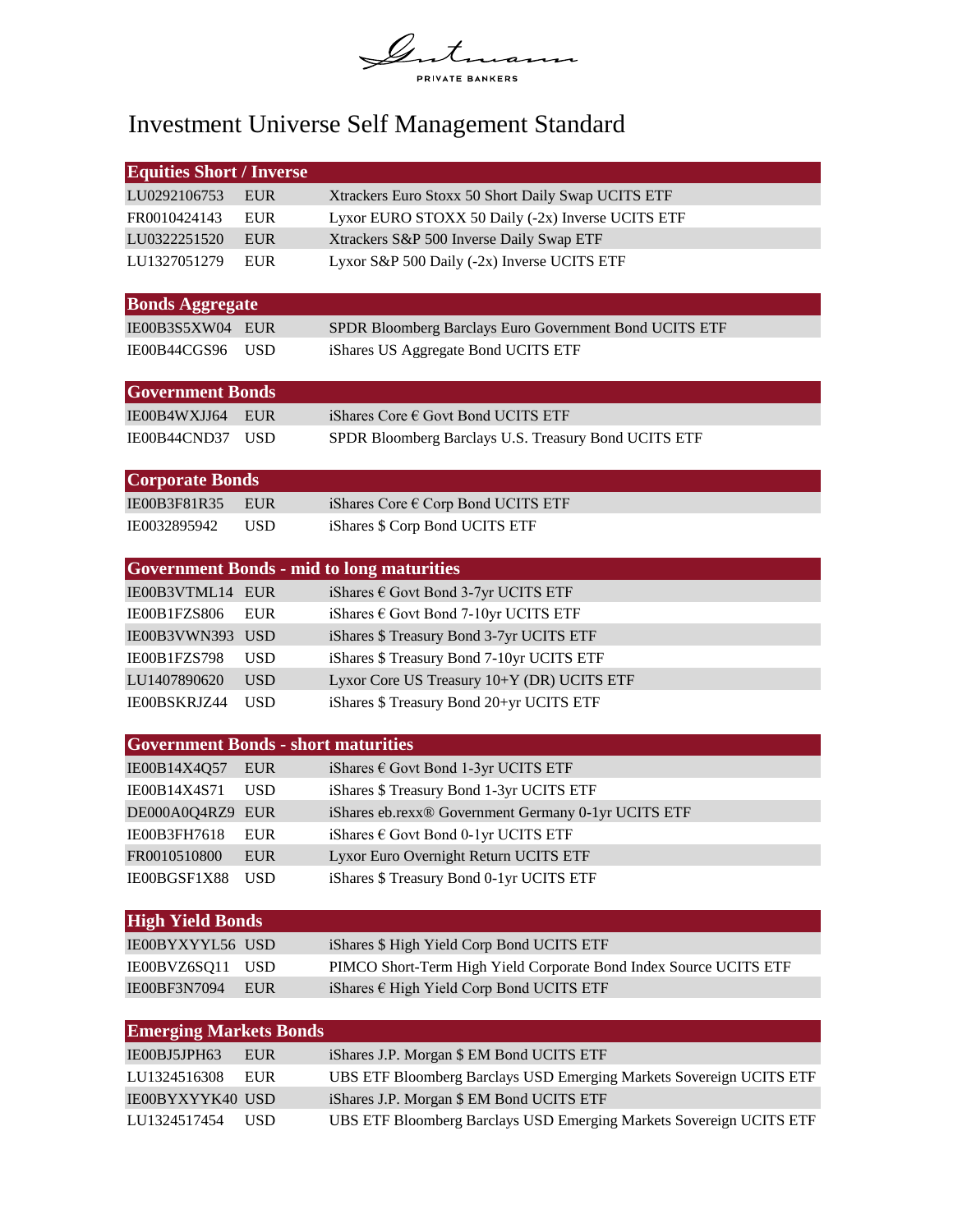

JP3463000004 Takeda Pharmaceutical Co Ltd

JP3788600009 Hitachi Ltd

| <b>Exchange Traded Commodities (ETC)</b>      |         |                                                        |  |  |  |  |
|-----------------------------------------------|---------|--------------------------------------------------------|--|--|--|--|
| DE000A1KYN55 EUR                              |         | Xtrackers Brent Crude Oil Optimum Yield ETC (EUR)      |  |  |  |  |
| DE000A1AQGX1 EUR                              |         | Xtrackers Brent Crude Oil Optimum Yield EUR Hedged ETC |  |  |  |  |
| GB00B15KXV33 USD                              |         | Wisdom Tree WTI Crude Oil (EUR) ETC                    |  |  |  |  |
| IE00B579F325                                  | EUR+USD | <b>Invesco Physical Gold ETC</b>                       |  |  |  |  |
| DE000A1EK0G3 EUR                              |         | Xtrackers Physical Gold EUR Hedged ETC                 |  |  |  |  |
| <b>Equities</b>                               |         |                                                        |  |  |  |  |
| <b>Equities USA</b>                           |         |                                                        |  |  |  |  |
| Positions of the S&P 500 Index                |         |                                                        |  |  |  |  |
|                                               |         |                                                        |  |  |  |  |
| <b>Equities Europe</b>                        |         |                                                        |  |  |  |  |
| Positions of the STOXX Europe Large 200 Index |         |                                                        |  |  |  |  |
| Positions of the ATX - Austrian Traded Index  |         |                                                        |  |  |  |  |
| <b>Equities Czech Republic</b>                |         |                                                        |  |  |  |  |
| GB00BDD85M81                                  |         | <b>AVAST</b>                                           |  |  |  |  |
| CZ0005112300                                  |         | <b>CEZ</b>                                             |  |  |  |  |
| AT0000652011                                  |         | <b>ERSTE GROUP BANK</b>                                |  |  |  |  |
| CZ0008019106                                  |         | KOMERCNI BANKA                                         |  |  |  |  |
| CZ0008040318                                  |         | <b>MONETA MONEY BANK</b>                               |  |  |  |  |
| CS0008418869                                  |         | PHILIP MORRIS                                          |  |  |  |  |
| <b>Equities Hungary</b>                       |         |                                                        |  |  |  |  |
| HU0000061726                                  |         | <b>OTP</b>                                             |  |  |  |  |
| HU0000153937                                  |         | <b>MOL</b>                                             |  |  |  |  |
| HU0000123096                                  |         | <b>RICHTER GEDEON</b>                                  |  |  |  |  |
| HU0000073507                                  |         | <b>MAGYAR TELEKOM</b>                                  |  |  |  |  |
| <b>Equities Asia</b>                          |         |                                                        |  |  |  |  |
| Positions of the Hang Seng Index              |         |                                                        |  |  |  |  |
| JP3633400001                                  |         | Toyota Motor Corp                                      |  |  |  |  |
| JP3435000009                                  |         | Sony Group Corp                                        |  |  |  |  |
| JP3236200006                                  |         | Keyence Corp                                           |  |  |  |  |
| JP3902900004                                  |         | Mitsubishi UFJ Financial Group Inc                     |  |  |  |  |
| JP3735400008                                  |         | Nippon Telegraph & Telephone Corp                      |  |  |  |  |
| JP3970300004                                  |         | Recruit Holdings Co Ltd                                |  |  |  |  |
| JP3756600007                                  |         | Nintendo Co Ltd                                        |  |  |  |  |
| JP3571400005                                  |         | Tokyo Electron Ltd                                     |  |  |  |  |
| JP3898400001                                  |         | Mitsubishi Corp                                        |  |  |  |  |
| JP3436100006                                  |         | SoftBank Group Corp                                    |  |  |  |  |
| JP3496400007                                  |         | <b>KDDI</b> Corp                                       |  |  |  |  |
| JP3371200001                                  |         | Shin-Etsu Chemical Co Ltd                              |  |  |  |  |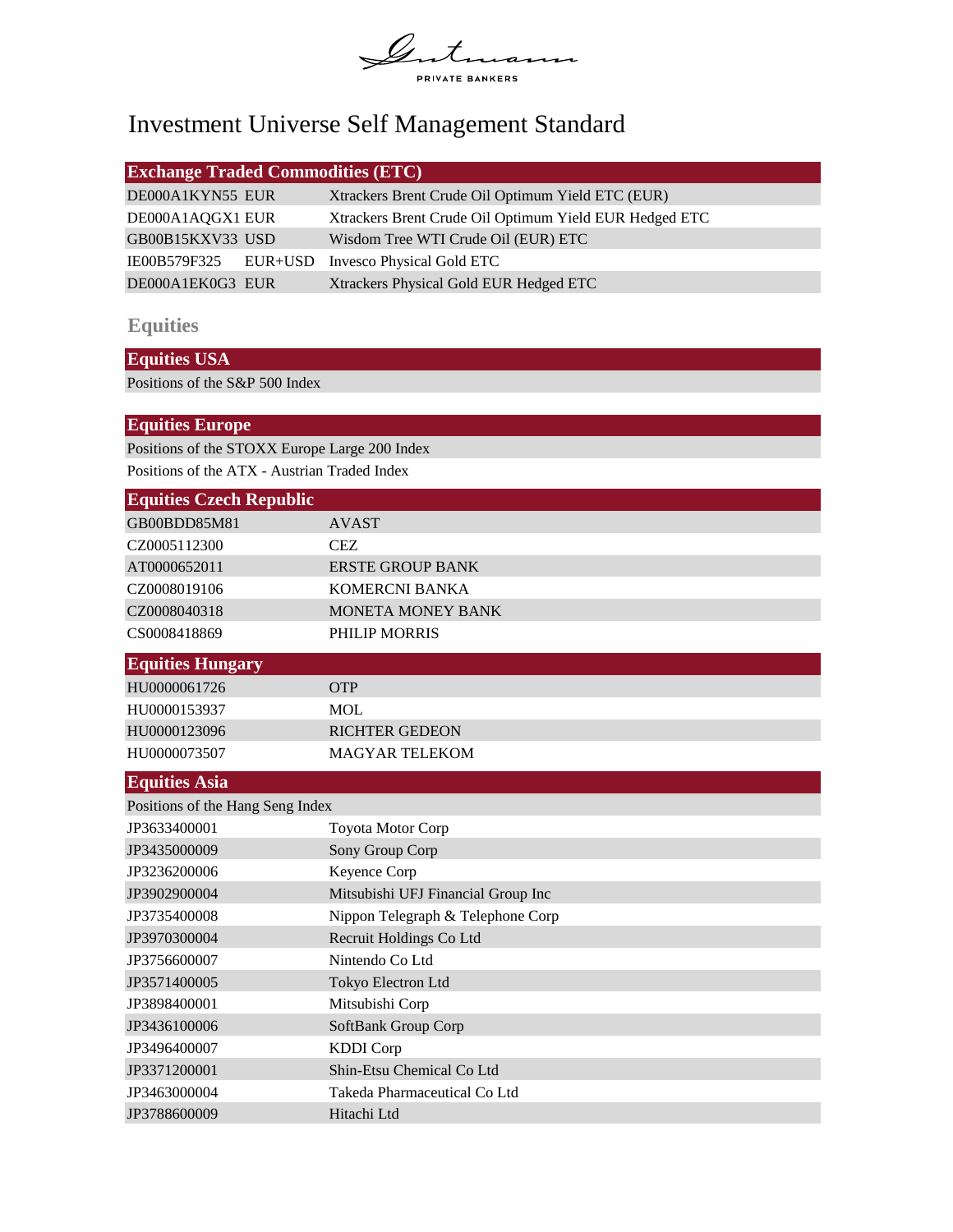Gutniann

| <b>Equities Asia</b>             |                                     |  |  |  |
|----------------------------------|-------------------------------------|--|--|--|
| Positions of the Hang Seng Index |                                     |  |  |  |
| JP3143600009                     | <b>ITOCHU Corp</b>                  |  |  |  |
| JP3890350006                     | Sumitomo Mitsui Financial Group Inc |  |  |  |
| JP3854600008                     | Honda Motor Co Ltd                  |  |  |  |
| JP3481800005                     | Daikin Industries Ltd               |  |  |  |
| JP3198900007                     | Oriental Land Co Ltd/Japan          |  |  |  |
| JP3837800006                     | Hoya Corp                           |  |  |  |
| JP3893600001                     | Mitsui & Co Ltd                     |  |  |  |
| JP3914400001                     | Murata Manufacturing Co Ltd         |  |  |  |
| JP3475350009                     | Daiichi Sankyo Co Ltd               |  |  |  |
| JP3734800000                     | Nidec Corp                          |  |  |  |
| JP3422950000                     | Seven & i Holdings Co Ltd           |  |  |  |
| JP3732000009                     | SoftBank Corp                       |  |  |  |
| JP3910660004                     | Tokio Marine Holdings Inc           |  |  |  |
| JP3885780001                     | Mizuho Financial Group Inc          |  |  |  |
| JP3162600005                     | <b>SMC Corp</b>                     |  |  |  |
| JP3802400006                     | <b>FANUC Corp</b>                   |  |  |  |
| JP3942400007                     | Astellas Pharma Inc                 |  |  |  |
| JP3818000006                     | Fujitsu Ltd                         |  |  |  |
| JP3551500006                     | Denso Corp                          |  |  |  |
| JP3242800005                     | Canon Inc                           |  |  |  |
| JP3877600001                     | Marubeni Corp                       |  |  |  |
| JP3200450009                     | <b>ORIX Corp</b>                    |  |  |  |
| JP3902400005                     | Mitsubishi Electric Corp            |  |  |  |
| JP3304200003                     | Komatsu Ltd                         |  |  |  |
| JP3830800003                     | <b>Bridgestone Corp</b>             |  |  |  |
| JP3566800003                     | Central Japan Railway Co            |  |  |  |
| JP3519400000                     | Chugai Pharmaceutical Co Ltd        |  |  |  |
| JP3404600003                     | Sumitomo Corp                       |  |  |  |
| JP3814000000                     | <b>FUJIFILM Holdings Corp</b>       |  |  |  |
| JP3476480003                     | Dai-ichi Life Holdings Inc          |  |  |  |
| JP3201200007                     | Olympus Corp                        |  |  |  |
| JP3783600004                     | East Japan Railway Co               |  |  |  |
| JP3866800000                     | Panasonic Holdings Corp             |  |  |  |
| JP3893200000                     | Mitsui Fudosan Co Ltd               |  |  |  |
| JP3899600005                     | Mitsubishi Estate Co Ltd            |  |  |  |
| JP3726800000                     | Japan Tobacco Inc                   |  |  |  |

**Bonds**

**Bonds whose ISIN has the following initial letters: US, XS (except Canada), DE, FR, AT**